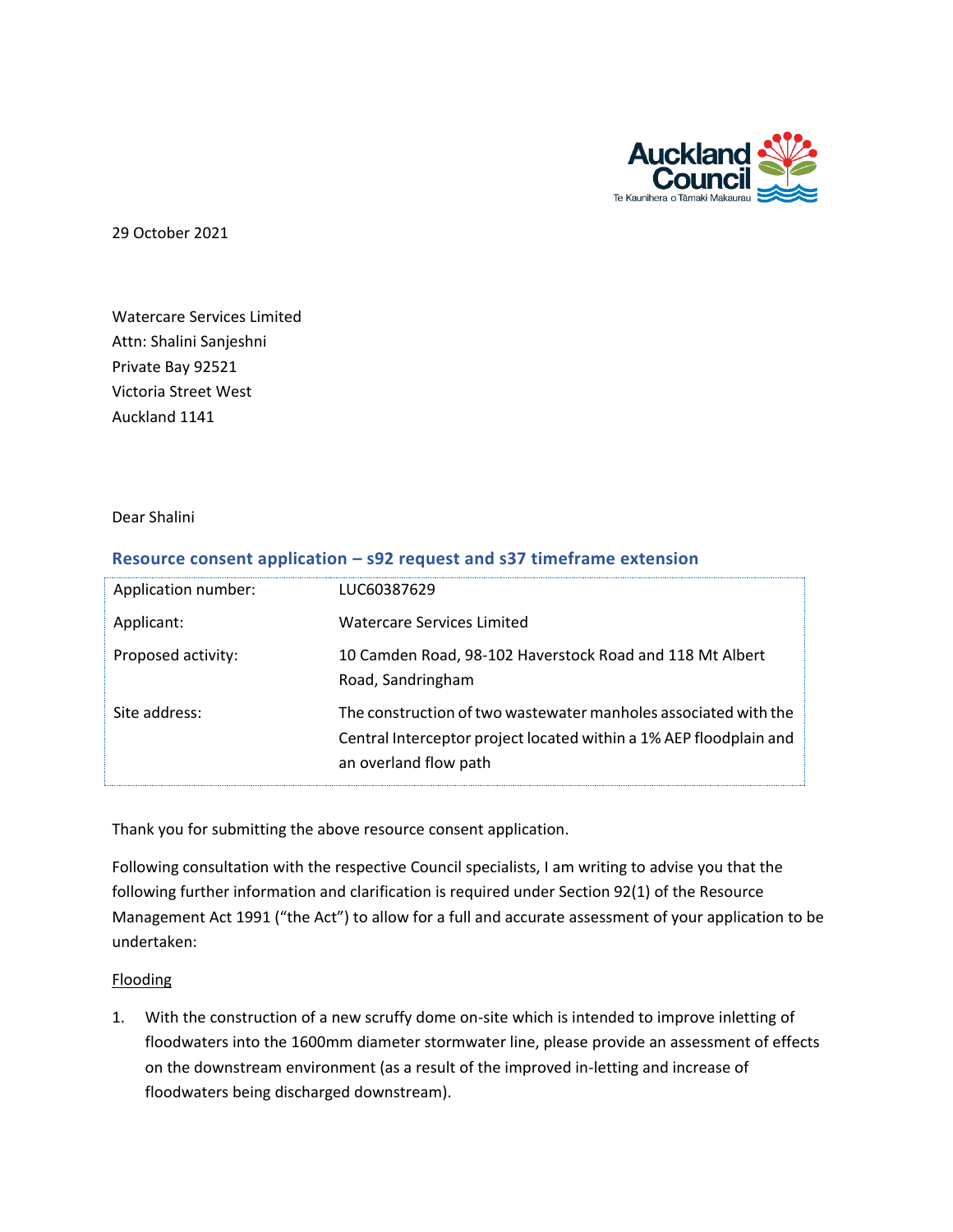It is requested that you either provide this information, in writing, within 15 working days, or contact me to arrange an alternative timeframe.

Please note that pursuant to Section 95C of the Act, if the information is not or will not be submitted within the 15-day timeframe and an alternative timeframe has not been agreed, the application must be publicly notified. Please contact me as soon as possible to confirm that the information will be provided either within the 15 working days of the request or to agree alternative timeframes for the provision of the information requested.

If you do not reply in writing within 15 working days, or refuse to provide the information, the Council reserves the right to decline your application under Section 92A(3) of the Act should it consider that it has insufficient information to enable it to determine the application.

Your attention is also drawn to the provisions of Sections 357A(1) and 357C of the Act which set out the rights of objection against this request for information.

Please also note that pursuant to S37 & S37A(3)(4) of the Resource Management Act 1991, the Council has determined that it is appropriate to double the timeframe available to process this resource consent application given the special circumstances associated with it. These special circumstances are the working restrictions emanating from the current COVID 19 Auckland lockdown and the ability to process this application as efficiently as would be expected during normal business operations.

In extending this time frame, the following matters have been considered:

- The interests of any person who may be affected by the extension.
- The interests of the community in achieving an adequate assessment of the proposal.
- Council's duty to avoid unreasonable delay.

The new timeframe within which the Council has to process the application is 40 working days.

Pursuant to Sections 88B and 88C of the Act, the application is "on hold" until all matters have been addressed.

If you wish to discuss the matters, please do not hesitate to contact me.

Yours sincerely Mark Ross Consultant Planner, Auckland Council